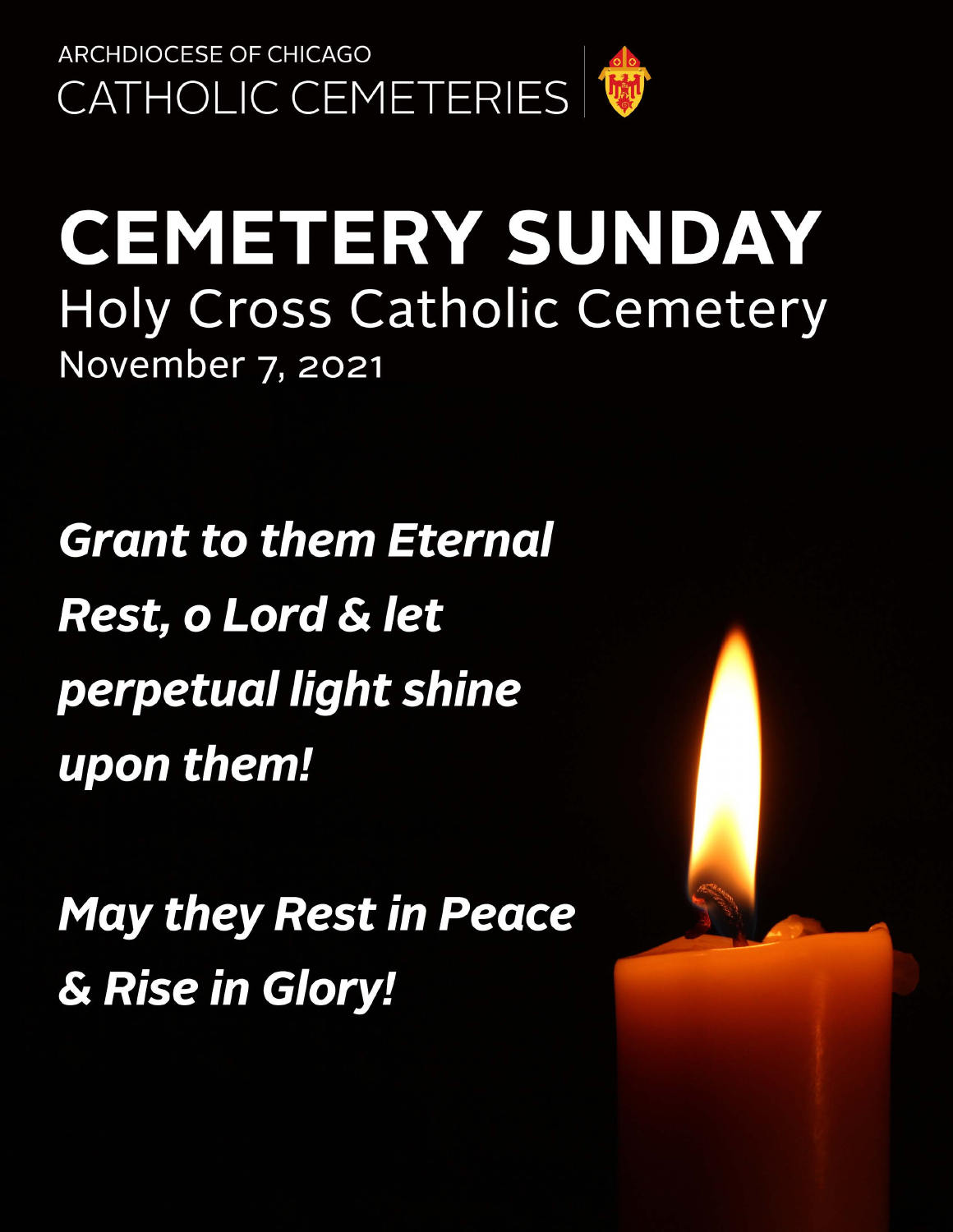O God, glory of the faithful and life of the just, by the Death and Resurrection of whose Son we have been redeemed, look mercifully on your departed servants, that, just as they professed the mystery of the resurrection, so they may merit to receive the joys of eternal happiness.

Through our Lord Jesus Christ, your Son, who lives and reigns with you in the unity of the Holy Spirit, one God, for ever and ever.

Amen.

- Collect of the Mass for the Feast of All Souls

Hear our Prayers for all who have died and are buried in our Catholic Cemeteries, especially those recently interred from October 15, 2020 to October 15, 2021.

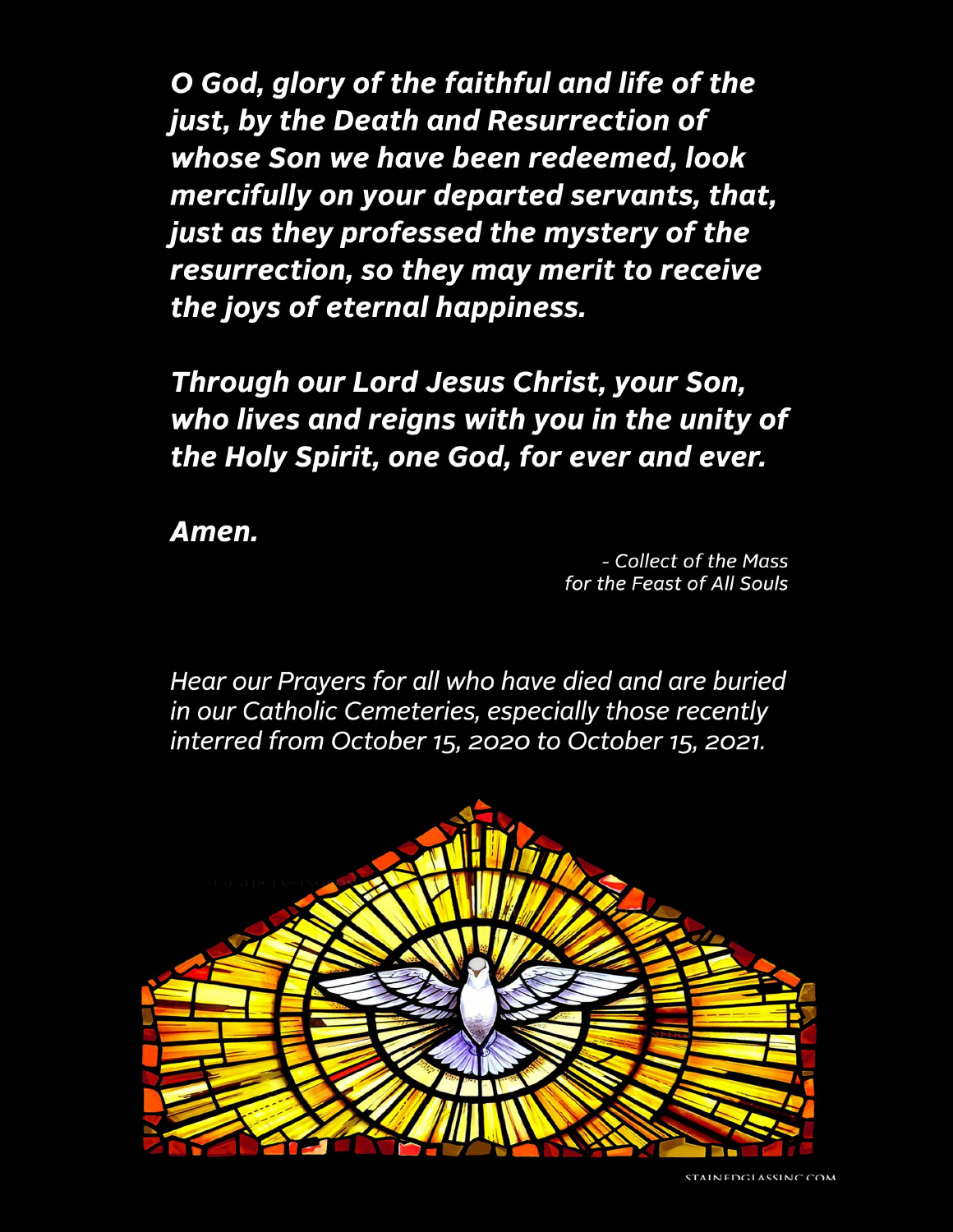† ERNESTO ACEVEDO † ALEJANDRO AGUAYO † REGINA A ALFONSO † LUCY ALVAREZ † NICOLAS ALVAREZ † TERESA ANGEL † MARTIN ARIAS † MARTHA G AUGUSTYNIAK † RICHARD S AVGERINOS † JOSE MANUEL AYALA † ANTOINETTE C BABINSKI † CAROL LYNN BAINBRIDGE † WALTER BAK † LAWRENCE BANACH † CYNTHIA BARBUSH † EUGENE J BARLOG † JOAN BARON † FIORE A BARONE † JENNY ELIZABETH BARRIOS † DAVID BECK † MARGARET BEMENT † THOMAS E. BERMINGHAM † ELEANOR BERRY † THERESA M BIEDRON † CHERYL BILINSKI † LORI J BLACK † OLGA F BLUE † KATHLEEN BOLAND † MARTHA M. BOLKE † MARIE B BOROWSKI † EDWARD BOYLE † FELTON R BROWN † MARY A BROZYNSKI † RICHARD BRZOSKA † RITA BRZYKCY † DORA BUBULA † JOHN J BUCKLEY † JACQUELINE S BUGAJSKI † LUANN BURNS † SAMUEL M CABELLO † JOHN P. CALLAHAN † GUS CANDILAS † LINDA S CARLETON † ESPEN CARRILLO † GERALDINE CARUSO

 † LEONA M ADAMOVIC † PHYLLIS A ALBINS † CAROLANN M. ALLAIRE † NICHOLAS ALVAREZ † GLORIA A ANDERSON † ALAN E. ANTON † DANIEL ARMAND † SALVADOR F. AVALOS † DAENA AYALA † RICHARD J BABIARZ † ATTA I BADER † ANNE H. BAK † JEROME BALCERAK † ALANI RAMIREZ BARAHONA † JEROME EUGENE BARCZAK † BRADLEY J BARNES † RONALD W BARON † MARIA A. BARRIENTOS † CARL C BAYER † BONNIE L BEEDIE † JOHN S BENDA † MARIA BERRIOS † EDWARD P BEZLER † MARGARET BIERZYCHUDEK † KATHERINE BILY † NANCY BLONDELL † MARIANNE BLY † GENEVIEVE C BOLEK † CARROLL G BOOTH † VERONICA FIELD BORTZ † JOSEPH W BRACH † MARY ANN BROWN † JEAN J. BRUNI † KAREN BRZYKCY † BEVERLY A BUBELING † ELIZABETH BUCKLEY † JOSEPH J BUFANIO † ROBERT E BURNETT † GARY BUTLER † FRANK M CACICH † JUDITH L CAMARENO † MARY CANTU † GELASIO CARRASCO

- † MARYANN V CARRILLO
- † RUBEN J CARVAJAL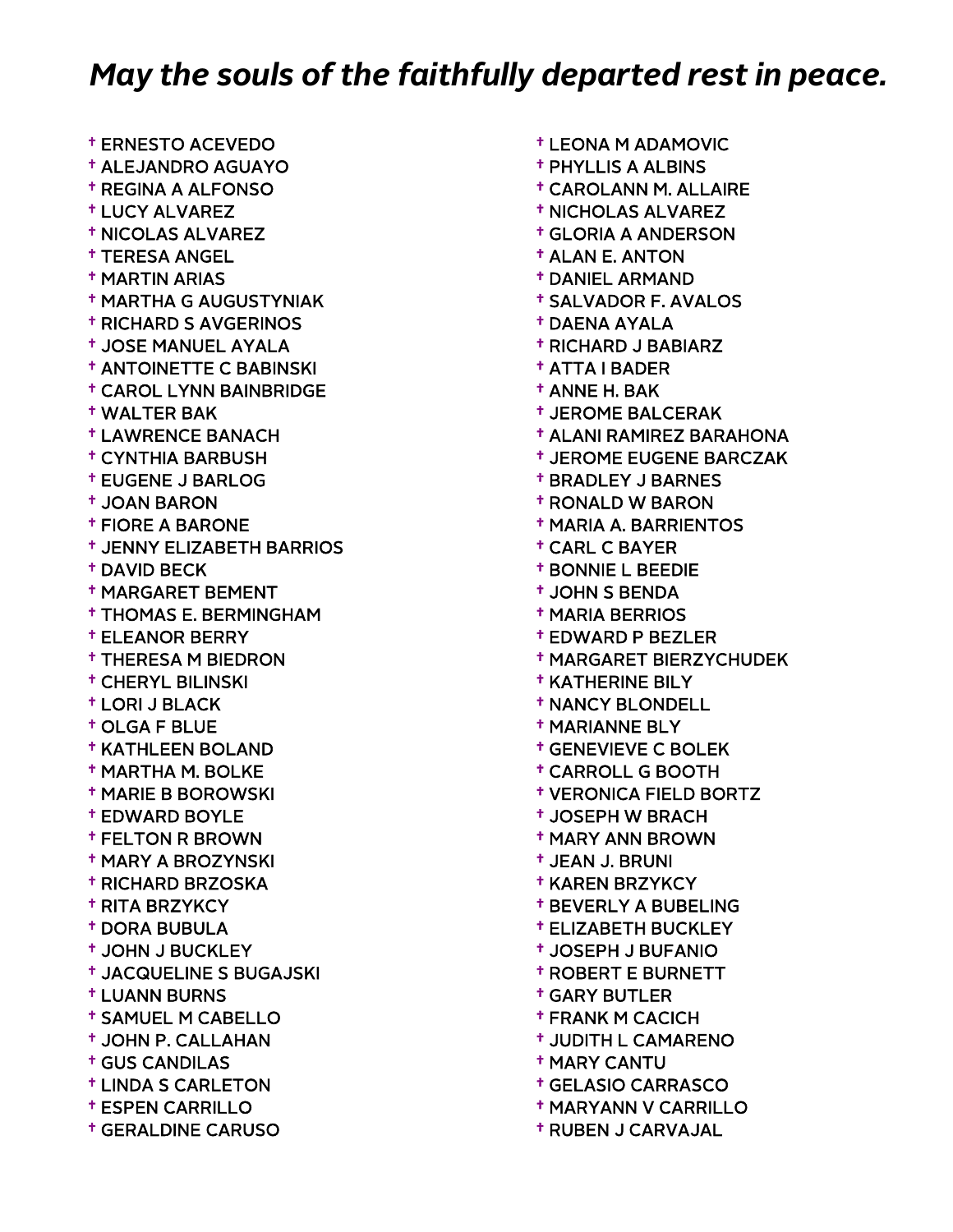† ANGELICA CASARES † MARY A CATANIA † CHRISTINE CERMAK † KEVIN CERVANTES † CARLOS CERVERA † REGINALD T CLEMONS † KATHLEEN M COLUNTO † ROBERT COREY † LORETTA A COSMAN † MARCIA CRAIG † MICHAEL CUKIERSKI † SUSAN T CZAPALA † EUGENE M CZERNIEJEWSKI † WALTER DACZKOWSKI † MARY J DEBUTCH † LYDIA DELA O † NAFAMIER M DENNIS † ANGELINA DIAZ † SHIRLEY R DICKENS † ANNA MARGIE FRONCZAK DOOLAN † GERTRUDE N DYKTON † HELEN DZIECIOLOWSKI † STEPHEN C EDEN † ROGELIO ESPARZA † EDWARD R FATTORE † CONSUELO FERNANDEZ † VICTOR M. FERRER † BRIAN FLORES † JOSHUA FONSECA † YVONNE FRANGELLA † PEGGY FRANKOWIAK † JOSE FRAUSTO † NANCY F GAGLIANO † MANUEL GAITON † CONCEPTION GALLEGOS † JOAN GALULLO † ERNESTO GAMINO † EUSTOLIA GARCIA † CAROL A GARDNER † JOSEPH M GARGAS † MANUEL GARZA † DANIEL GASSER † FRIEDA GAWLINSKI † SHARON GEREG † VALERIE J GERKEY

 † MARIA ELENA CASTILLO † CARLOS CEBALLOS † CATEHRINE E CERNAK † DANIEL CERVANTEZ † VIOLET J CICIORA † CHRISTINA COBB † VICTORIA CONNOLLY † LUZ CORTES † NAZIER COX † LORRAINE A. CRUM † MICHAEL W CURTIN † RICHARD CZARNECKI † JOSEPH E DABROWSKI † BARBARA DANDREA † RONALD DEBUTCH † EDMUNDO DELEON † GEORGE B DEWITT † JESUS DIAZ † DAPHNE DOLAN † CARL DRESCHER † SHARON J DZIADON † JUNE R EDEN † THERESE L EDEN † IRENE J FARON † MARY C FELEDY † RAQUEL FERRER † BENITO FLORES † SEVERINE T FLORES † CARMEN FORESTA † KATHERINE M FRANK † ROSINA FRASSINONE † ALICE FURTEK † ANTHONY M GAIK † SYLVIA JEAN GALGAN † JAMES T. GALULLO † BRIAN J GAMBINO † MARIA GARAY † ROBERTO GARCIA † ROBERT, F GARDNER, SR † IDA GARRITANO † ROSEMARIE GARZA † ANDREA M GATZ † MARJORIE GELDMYER † JOHN GERINGER

† BARBARA A GIGLIO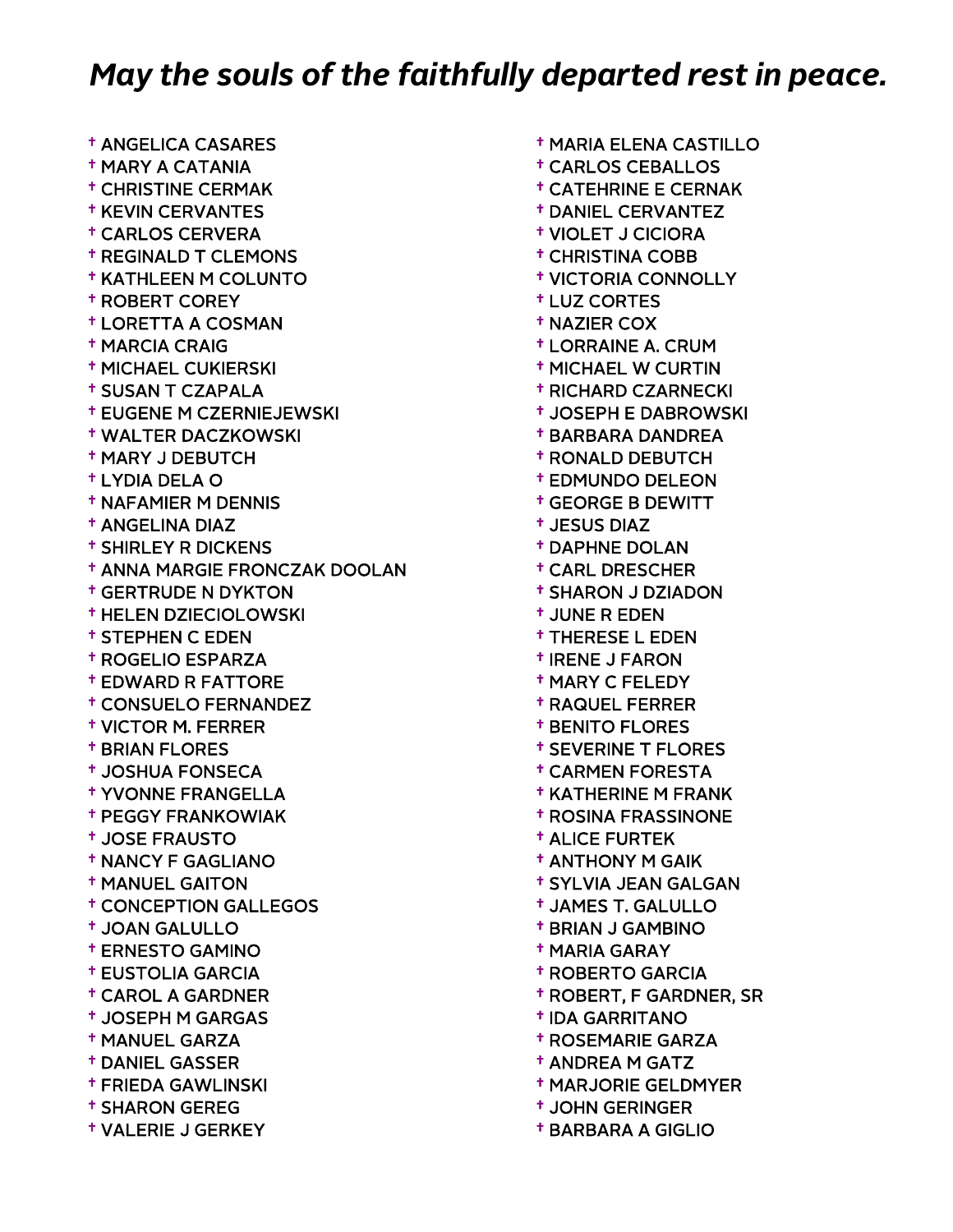† MARION GILDEIN † WESLEY GILLIAN † MARJORIE B GLODKOWSKI † JACOB J GOLICH † MARIA GONZALEZ † ARLENE GOULD † LOUIS J GRAHOVAC † IRENE M GRALEWSKI † KEVIN GRAY † STEVIE GREEN † ROBERT L GREENE † MARIANNE GRESKO † JEROME J. GRUDZIEN † JOHN A GRZADZINSKI † ROSE GUGLIELMO † ALFONZO GUTIERREZ † ORLANDO GUTIERREZ † EDWARD GUTRAJ † MAXINE HAIDOS-MACK † GENEVIEVE HANEY † EUGENE J HANYZEWSKI † MARTHE HAWKINS † MARTIN C HEEMSTRA † ELIJIO HERNANDEZ † EVA A HERRERA † OSCAR HERRERA † JESSE H HINTON † DARIUS N. HOGANS † JOSEPH HORNOWSKI † JUANA HUERTA † LAURA ISMAR † MARY JACHIM † SHIRLEY A JACKOWSKI † MATTHEW JAKUBCZYK † LUPE JARECKI † TERESA L JARRETT † RICHARD JARZOMBEK † LUCILLE M. JASINSKI † FLORENCE C JASTRZEBOWSKI † PAUL J JENDRESAK † LILLIAN F JERZYK † MARY U. JONES † PIERRE L JOSEPH † THEODORE S. JURICK † JOAN KAIM

 † STELLA GILL † PATRICIA GLINSKI † IGNACIO GODINA † AMANDA GONZALEZ † VICTOR GONZALEZ † FRANK A GRACZYK † DAVID A GRALEWSKI † ALICE GRASKA † NORBERT F GRAY † DOROTHY V GREENE † HELEN GRESKI † PETER GRIFFIN † DOLORES GRZADZINSKI † JOSE LUIS GUERRA † MYONG GUIDOTTI † ANTONIO GUTIERREZ † SOPHIA R GUTIERREZ † DANIEL G. GWAZDA † CAROLYN L HALAS † DAMIAN HANSEN † KENNETH J HARDY † THOMAS G HECIMOVICH, SR † CELIA HEREDIA † SIMONA R. HERNANDEZ † IMELDA HERRERA † SANTIAGO HERRERA † JEROME A HIRSCH † KENNETH P HOHMANN † WANDA F HOSSA † DELPHINE E HUNEYCUTT † GERALYNN JABCZYNSKI † RAYMOND J JACINTO † ANN MARIE JADRICH † JOAN T JARCZYK † VICTORIA JARMAKOWICZ † NELLIE F JARZOMBEK † DELPHINE A JASINSKI † JOSE G JASSO, SR † MARYANN L JEMENKO † MARIE C JERVIS † BILLY B JONES † BEATRICE L. JOSEPH † DONALD JUDGE † SHIRLEY KACZALA

† FLEURETTE KALKA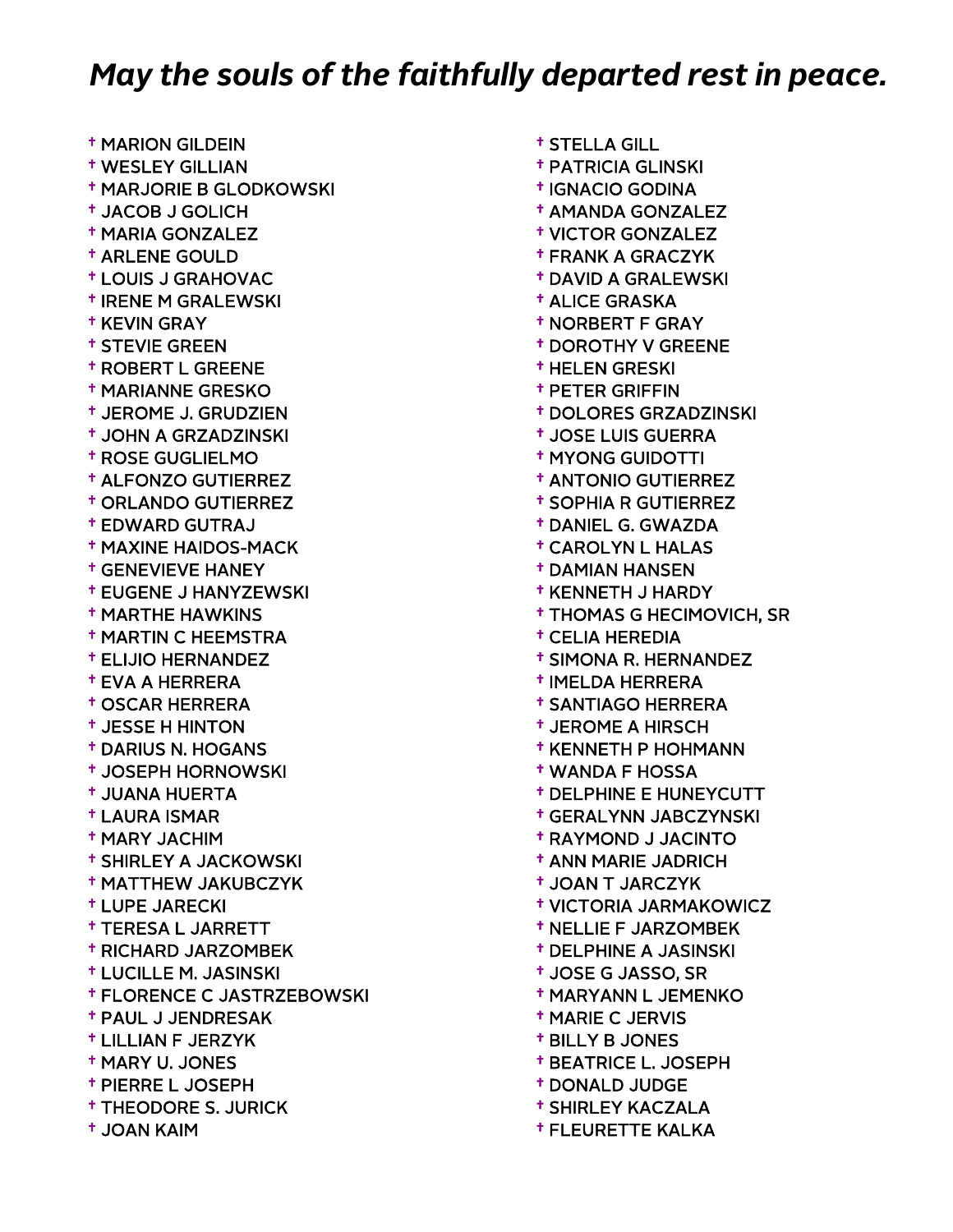† KASMIRA M KARABIN † WALTER KASSMAN † FRANK KAZMIERSKI † HARRY L KEAY † MICHAEL J KELLY † MARY KEZLER † THOMAS E KLAWITTER † LINDA M KLEKOT † RICHARD J KOLANOWSKI † ALICE KONICKI † VIRGINIA L KORZENIECKI † SYLVIA KOSMALA † JOAN H. KOTAS † CAROL A. KOVACH † IRENE C KOWANDY † ADRIAN J KOZY † JEROME A KUDLO † BETTY J KULAK † ELEANOR KUNZ † JUSTIN KURGAN † LUITGARD M LACH † MARY LOU LAREAU † JOSEPH LEBHARDT † LEONARDO LEE † FELICIA LEMBAS † ANTONIO LEON † GERTRUDE LESSNER † DOLORIS A LEW † LOUIS LIRA † HELEN LIVAK † MIRKO LONCAR † LOURDES LOPEZ † MANUEL LORENZO † ANTOINE LOUBEAU † GENEVIEVE LUDWIN † ESTHER J LYCZAK † RICHARD F MACK † MARIA ESTHER MAGALLANES † JOSE JESUS MAGANA † EVELYN D MAJKOWSKI † CATALINA T MANI † GEORGE E MANSOUR † JOANN MAREK † DOLORES MIS MARKOVICH † ALICE L MARTIN

 † FRANK X KASLEWICZ † LARRY A KAWA † GAYE KAZMIRSKI † MARIE A KELLY † FRANCES KEMPA † COLIN M KING † IRENE L KLEIN † TANUAL KOCHOPOLOUS † ANN KOMOROWSKI † ESTHER KORCZYKOWSKI † MICHAEL KOSIBA † MARY T KOT † CASEY N KOULADOUROS † LORRAINE KOWAL † GENEVIEVE A. KOZLOWSKI † LORETTA KRISTOVIC † TIM J KUDLO † STANLEY R KUNYSZ † CHARLENE KURCZEWSKI † VALENTINE KURZEJA † JUAN LANDEROS † DOROTHY LAZUKA † EDWIN F LEBRYK † EDMUND LELITO † KATHERYNE L LENARD † JOYCE LEOUSES † NORMA M LESSNER † PATRICIA E LINDSEY † DANIEL LISEK † RICHARD J LOBIANCO † GUADALUPE F LOPEZ † SOPHIE D. LORENT † ROSINA LOTSPEICH † SERGE LOUBEAU † ENRIQUE LUNA † RAPHAEL MACIEL JR † PATRICIA A MADZIARCZYK † MARIA R. MAGALLANES † MARGARET MAJEWSKI † LUZ MARIA MALDONADO † ENEA MANNARELLI † ELAINE MARCZEWSKI † FRANCES H MARICH † DOLORES MARRS

† ANGEL MARTINEZ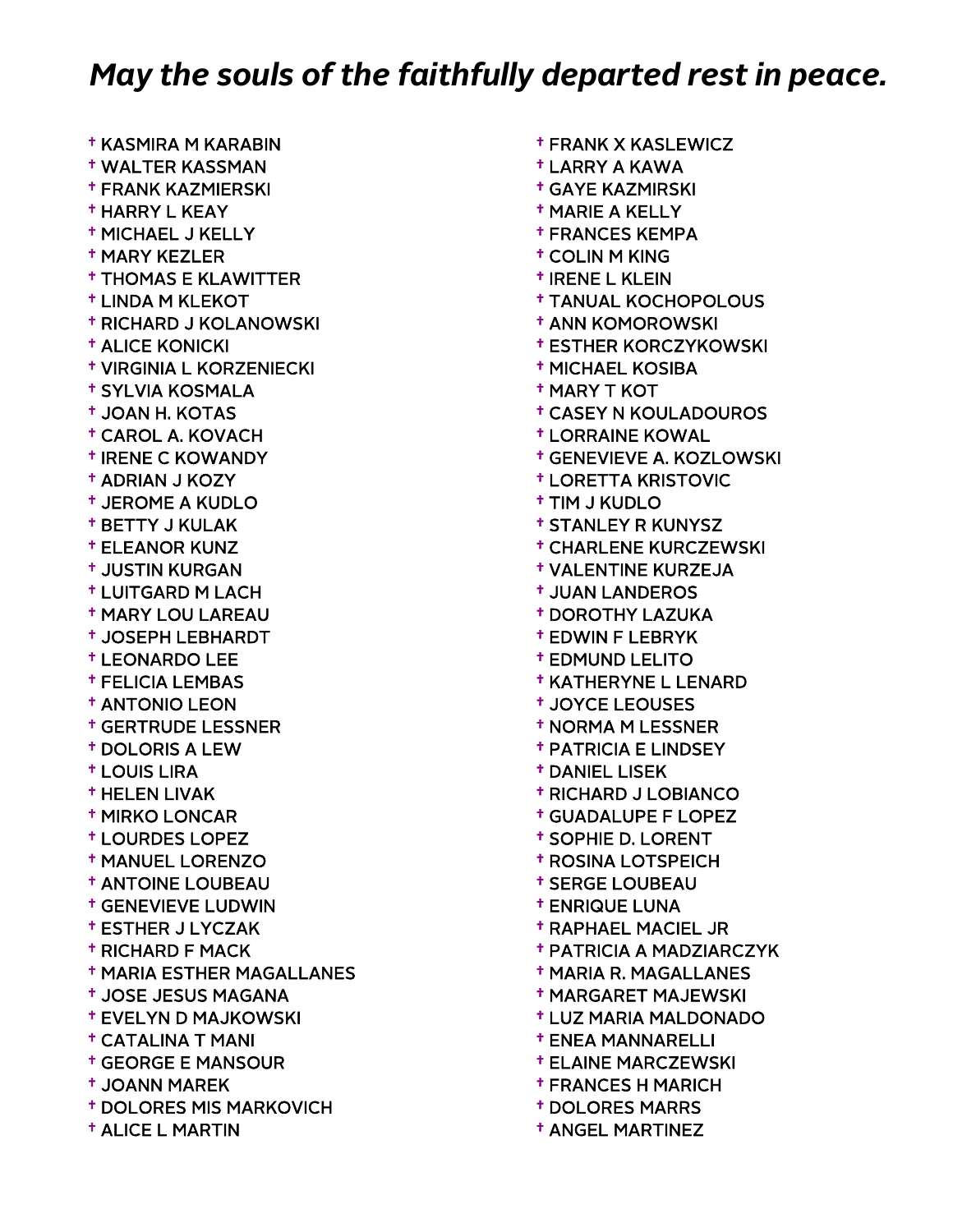† CRESENCIA L. MARTINEZ † GUADALUPE MARTINEZ † MARTHA MONICA MARTINEZ † MARY C MATULAUSKIS † CHRISTINA MCCASLAND † ELMIRA E MCFARLAND † VIRGINIA MCHALE † GUADALUPE A MEDINA, SR † STEPHEN F MEJASKI † GERALDINE MENCLEWICZ † RAMONA GARCIA MESA † MARIAN MICHALAK † SOPHIE MICHNA † ANN-MARGRET MICK † SUSAN J MICK † THERESE K MIKETINAS † JOHN H, SR MILES † FLORENCE G MILLER † LINDA D MILLER † HARRIET MINKALIS † BETTY J MODRICK † LAWRENCE A MOLL † HECTOR A. MORENO † KURT M MORGAN † DOROTHY M MOSS † LARRY MROCZKOWSKI † ROMA F MRZLOCK † LORRAINE MULARSKI † JANET MARY MURPHY † MILDRED NAPOLSKI † JAIME NAVARRO † MARIA I NAVARRO † KATHLEEN NAZIMEK † JOSEPHINE NIECKULA † BARBARA E NINKOVICH † THOMAS NORDENGREEN † CHESTER M. NOVAK † EDWARD NOWAK † SHIRLEY NOWAK † EDWINA NOWAKOWSKI † JOSEPHINE NOWOWIEJSKI † ROSA M NUNEZ † MARCELLA M. OCHOA † CHARLOTTE OLESZYCKI † LORENE ONEAL

- † DAVID MARTINEZ
- † JESUS ROBERTO MARTINEZ
- † HELEN M MATEJA
- † CAROL A MCBRAYER
- † GENEVIEVE MCDERMOTT
- † JOHN HARRY J. MCGRATH
- † LYDIA MEDINA
- † KENNETH J MEIER
- † HELEN MELENDEZ
- † CARLOS A MERAZ
- † RICHARD J MEYERS
- † JERRY J MICHALIK
- † IRENE MICHUDA
- † JEAN A MICK
- † HELEN E MIGLER
- † GERALDINE S MIKOLAJCZAK
- † LUCILLE A MILHOUSE
- † KAREN B MILLER
- † RICHARD MILLER
- † AURORA MIRAMONTES-MOTA
- † DON R MODRICK
- † RUBY ANN MOORE
- † HUGO MORENO
- † PATRICIA J MORGAN
- † CASIMIRA T MOTUSH
- † ANTHONY F MRVAN
- † CHRISTINE MUDY
- † ELEANOR MUNDA
- † AGUSTINA NAJAR
- † ROMAN NAVAR
- † LORENA NAVARRO
- † RENE F NAWODYLO
- † DOROTHY NICHOLS
- † SOPHIE H NIEWIADOMSKI
- † ADRIAN M NOGUEDA-MUNOZ
- † VIOLET NOTTINGHAM
- † CYNTHIA NOWAK
- † FRANK J NOWAK
- † THOMAS R NOWAK
- † JACQUELINE NOWOWIEJSKI
- † EVANGELINA NUNEZ
- † GERARDO OCHOA
- † SALVADOR OCHOA
- † SANDRA G OLIVER
- † DONALD J ONEILL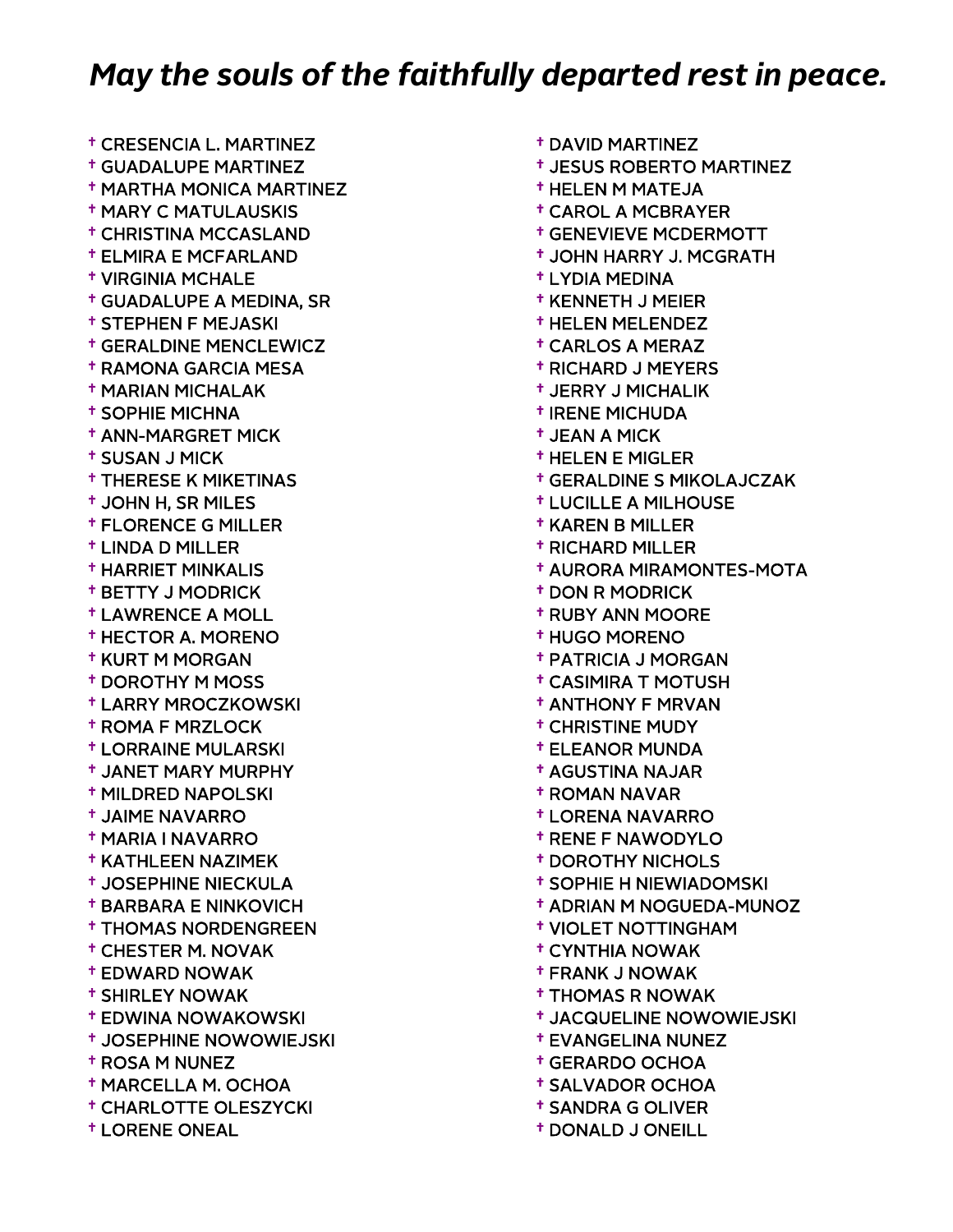† JULIA ONTIVEROS † PEDRO LUIS ONTIVEROS † JESUS V OROZCO † ALAN R OSOWSKI † BARBARA A OSTROWSKI † FRANK PALANGO † JULIA PALUSIAK † ANN MARIE PANTALON † BERNADETTE PAPP † LORRAINE PARRATT † JAMES S PASYK † STEVEN L PAWLAK † ELVIA PERCAK † HECTOR PEREZ † IRENE PERON † CATHERINE C PERRONE † GERTRUDE L PERZ † MARCIA A PHILBROOK † STEVEN A PIATEK † GORDON PIERCE † IRENE MARIE PIETRZAK † MICHAEL PIETRZYCKI † PHILIP PILARSKI † LEONARD J PINSKI † VIRGINIA PISZCZEK † CHARLES E POLK † MARY PROCKO † CAROLE P PRYSTALSKI † ALICE M PUCHALSKI † EUGENE PUDLO † DAVID QUINN † KATHERINE RADAVICH † JOAN M RADLOFF † HELEN A RAK † CATALINA RAMOS † MAGDALENA RAMOS † DOROTHY M REESE † RUBEN REYNOSO † CHARLES J RIO † MARIA L CASTILLO RIOS † CLARA RODRIGUEZ † JULIO RODRIGUEZ † LUZ RODRIGUEZ † ROMIRO RODRIGUEZ † MARIAN C ROKOSZ

 † MARIA N ONTIVEROS † HUMBERTO ORNELAS † RITA ANN ORZECHOWSKI † MARY LOU OSOWSKI † CARL L PAHLER † LEVIA C PALANGO † WILLIAM F PAMMER, JR † THOMAS C PAPIERZ † THOMAS M PARKER † EVELYN PASKIEWICZ † MARIAN PAVLAK † LOTTIE J PAWLOWSKI † BERTHA PEREZ † INOSENCIO PEREZ † ROBERT J PERON † NICHOLAS PERSIN † MISTY L PETRASSI † THOMAS M PHILBROOK † GABRIEL M PICAZZO † ALBERT PIETRZAK † KEVIN PIETRZAK † DAVID PIJAROWSKI † ROBERT A. PILEWSKI † EUGENE PIOTROWSKI † MATTHEW C POLE † EDMUND A PROBY † FLORENCE PRUSIECKI † BETTY PRZYBYLA † JOSEPH PUCHALSKI † MARIAN D PYLES † ANGELINE RACZAK † ANNE M RADDE † ANGELINE V RADOWSKI † JUAN P RAMIREZ † FRANCISCO RAMOS † GABRIEL RAMOS-MENDEZ † DOROTHY F RETIS † PAULETTE RICHWALSKI † BERNARD A RIORDAN † MARYANN ROCHOWIAK † EDWIN RODRIGUEZ † KATHLEEN A RODRIGUEZ † MARTHA Y RODRIGUEZ † JULIA ROGUS

† RAYMOND J ROMANUS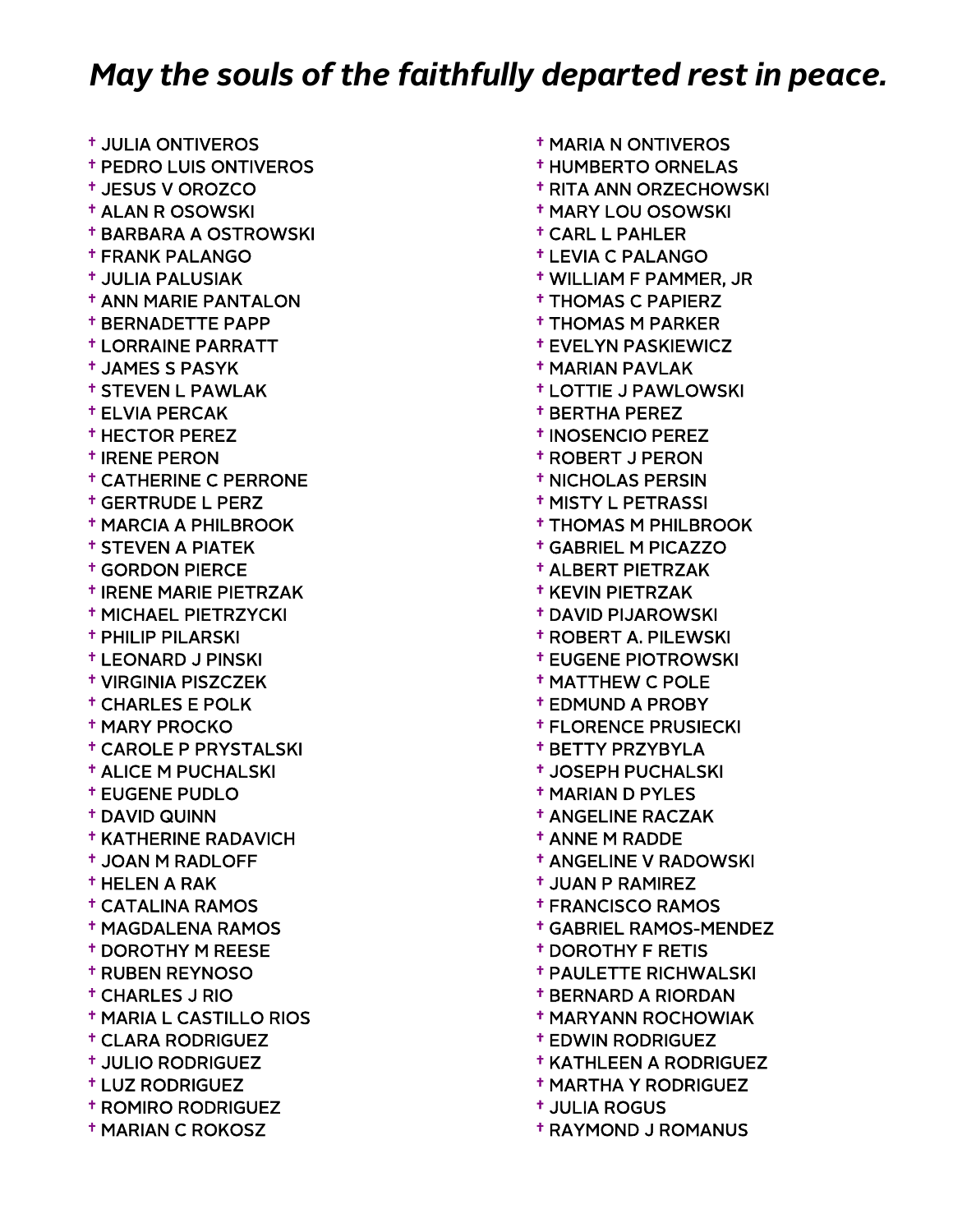† FRANK ROOTES † JACQUELINE L ROOTES † CONSUELO MUNOZ ROSAS † COLETTE A ROSINSKI † SHARON A ROSSMAN † CHARLES A ROUSE † EUGENE ROZEK † GERALDINE RUIZ † JAN P. RUSNAK † ALICE R RYBARSKI † CYNTHIA B RYDZENSKI † PAUL LOUIS SACCOMANDO † JOSE A. SALAS † ANA SANCHEZ † JOSE L, SR SANCHEZ † LOUIS H SANCHEZ † STEPHANIE SANDRA † DORIS F SARBIEWSKI † JOSEPH P SATERNUS † SHAREN SCALPELLI † WILLIAM R SCHMIDT † JACQUELINE G SEGAL † JOSEPHINE SERBASING † TERESA SERRANO † JOSEPHINE SHANAHAN † ROSAMARIA SIERRA † JOSEPHINE SIMINSKI † NANCY F SIUBA † BERNADETTE A SKALKA † THERESA E SKOWRONSKI † FRANK SMAGACZ † ELAINE G SMITH † BERNARD SOBUCKI † ANTHONY T SOKOLEWICZ † JOAN SOSNOWSKI † JOHN R SPERKWICH † JEAN SPRINGER † JOAN H STAGGS † THOMAS P STEPANICH † BERNICE M STOJAK † DOLORES MALESIEWSKI STRZALKOWSKI † CONRAD J. SULSKI † MADILYN SYPERSKI † THOMAS SZEWCZYKOWSKI † CHRISTINE A. SZUMSKI

 † HENRIETTA ROOTES † KEVIN ROOTES † URIEL ROSAS † PAMELA ROSSI † THOMAS ROSSMAN † EILEEN M ROWE † VEDA RUGGIA † RAMON RUIZ † MARIO DWAYNE RUSSELL † MARY ANN RYDZ † STELLA B RYS † RITA M SADUS † JOSE G SALAZAR † CARLOS R SANCHEZ † JULIA SANCHEZ † JESSIE SANDOVAL † MARCIA A SANTACATERINA † GERALDINE SATERNUS † OFELIA SAUCEDO † MARY ELLEN SCHELL † RAY E SCULLEY † MARIA L SERAFIN † SOLEDA ESTRADA SERNA † EDWARD F SETMEYER † CAROLINE SHERLY † LOS E. SILVA † DOLORES T SINIAWSKI † RAYMOND E SIUBA † LAVERNE SKARUPA † MICHAEL M SKRBINA † DONALD K SMITH † JANICE SOBIERAJ † SOPHIE SOBUN - WARD † ESTHER SOSA † AUDREY SPARKS † STANLEY F SPILIS † MARCIA STACHYRA † ANN STAMPER † LORI STIMAC † KYLE J STRICKLAND † RUTH B. STURGIS † GENEVIEVE SWIERC † MICHAEL SYPERSKI † JANICE M SZUMANSKI

† JAMES SZURA